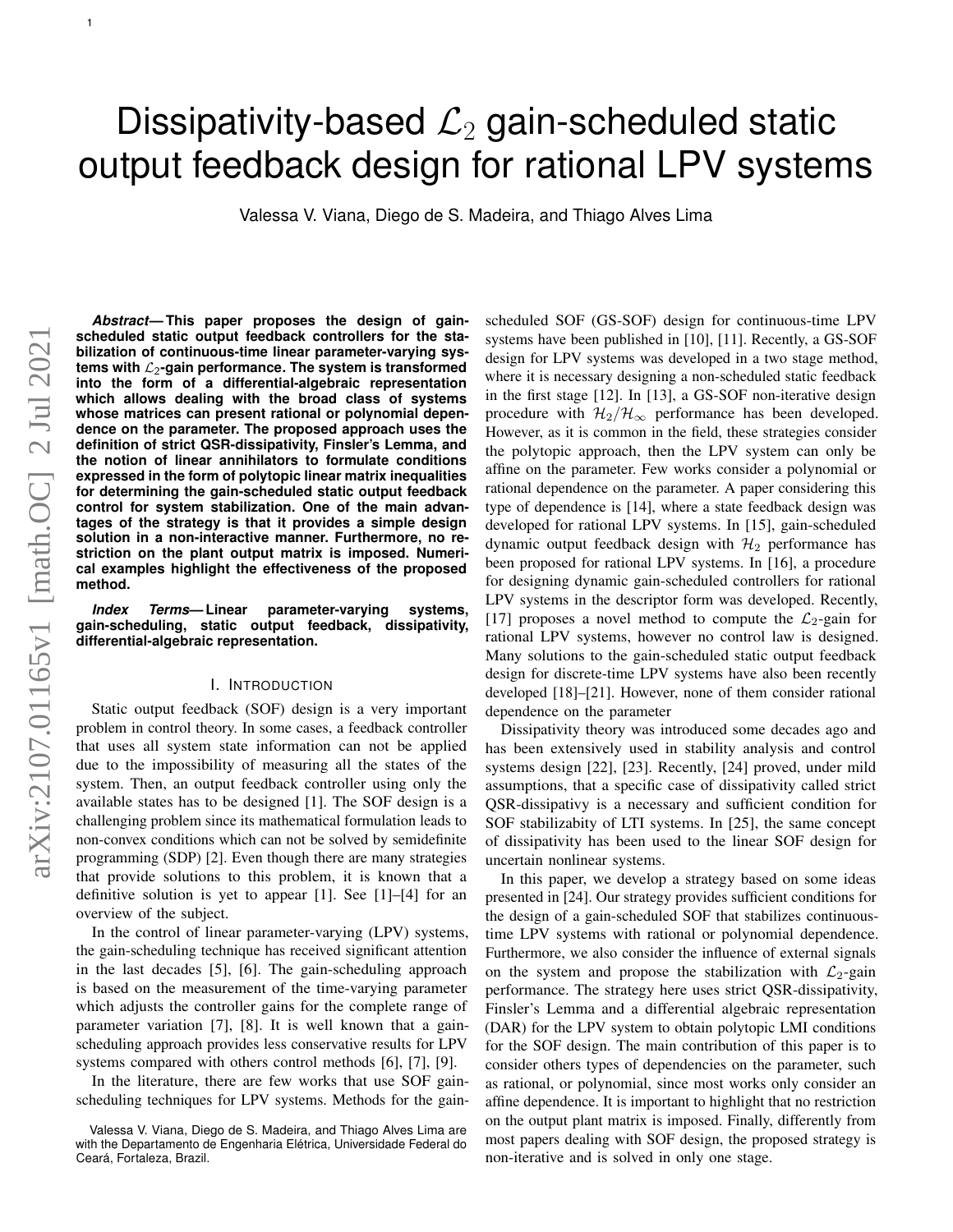This paper is organized as follows. In Section 2, we present important theoretical preliminaries for the formulation of developed conditions. In Section 3, the proposed strategy for gain scheduling SOF stabilization is introduced. Extension of the proposed method to the  $\mathcal{L}_2$ -gain performance case is realized within Section 4. In Section 5, some numerical examples are provided to illustrate the efficiency of the strategy. Finally, in Section 6, we have the conclusion of the paper.

**Notation.** For a matrix  $H \in \mathbb{R}^{n \times m}$ ,  $H^{\top} \in \mathbb{R}^{m \times n}$  means its transpose. Operators  $H \succ 0$  and  $H \succeq 0$  mean that the symmetric matrix  $H$  is positive definite or positive semidefinite, respectively.  $He{A}$  stands for  $A+A^{\top}$ . 1, I, 0 and J denote allones, identity, null, and exchange matrices (i.e., anti-diagonal matrix with ones) of appropriate dimensions, which can be explicitly presented when relevant. For a symmetric block matrix, the symbol  $\star$  stands for the transpose of the blocks outside the main diagonal block. Additionally, for matrices A and H,  $diag(A, H)$  corresponds to the block-diagonal matrix.  $\nabla$  represents the gradient function.  $\mathbb{R}^+$  denotes the set of elements  $\beta \in \mathbb{R}$  such that  $\beta \geq 0$ . Finally,  $||f||_2$  is used to denote the  $l_2$  norm of  $f(t): \mathbb{R}^+ \to \mathbb{R}^n$ , given by  $\sqrt{\int_0^t f^\top(\tau) f(\tau) d\tau}$ .

## II. PRELIMINARIES

## *A. LPV systems*

Consider an LPV system of the form

$$
\begin{cases}\n\dot{x}(t) = A(\rho)x(t) + B(\rho)u(t), \\
y(t) = C(\rho)x(t),\n\end{cases} \tag{1}
$$

where  $x(t) \in \mathbb{R}^n$  is the state vector,  $u(t) \in \mathbb{R}^m$  is the control input,  $y(t) \in \mathbb{R}^p$  is the measured output. Moreover,  $\rho \in \Omega \subset \mathbb{R}^r$  is a vector of time-varying parameters and  $A(\rho) \in \mathbb{R}^{n \times n}, B(\rho) \in \mathbb{R}^{n \times m}, C(\rho) \in \mathbb{R}^{p \times n}$  are polynomial or rational matrices on  $\rho$ .

Assumption 1. *The elements of the parameters vector are bounded and the vector*  $\rho$  *lies inside a polytope*  $\Omega$  *of*  $N = 2^r$ *vertices, where* r *is the number of elements of* ρ*. The polytope* Ω *is given by*

<span id="page-1-4"></span>
$$
\Omega = \{ \alpha(\rho(t)) \in \mathbb{R}^N : \sum_{i=1}^N \alpha_i = 1; \alpha_i \ge 0; i = 1, ..., N \}, (2)
$$

*where any point inside* Ω *can be represented by the convex combination of its vertices [26].*

### *B. Differential-Algebraic Representation - DAR*

The LPV system [\(1\)](#page-1-0) can be described by a Differential Algebraic Representation (DAR), as presented in [27]. A Differential Algebraic Representation is given by

$$
\begin{cases}\n\dot{x} = A_1 x + A_2 \pi + A_3 u, \\
y = C_1 x + C_2 \pi, \\
0 = \Upsilon_1(\rho) x + \Upsilon_2(\rho) \pi + \Upsilon_3(\rho) u,\n\end{cases}
$$
\n(3)

where  $\pi(x, \rho, u) \in \mathbb{R}^{n_{\pi}}$  is an auxiliary vector that contains all nonlinear terms of [\(1\)](#page-1-0) depending on  $\rho$ .  $A_1 \in \mathbb{R}^{n \times n}$ ,  $A_2 \in$  $\mathbb{R}^{n \times n_{\pi}}, A_3 \in \mathbb{R}^{n \times m}, C_1 \in \mathbb{R}^{p \times n}, C_2 \in \mathbb{R}^{p \times n_{\pi}}$  are constant matrices and  $\Upsilon_1(\rho) \in \mathbb{R}^{n_{\pi} \times n}$ ,  $\Upsilon_2(\rho) \in \mathbb{R}^{n_{\pi} \times n_{\pi}}$ ,  $\Upsilon_3(\rho) \in$  $\mathbb{R}^{n_{\pi}\times m}$  are affine matrices of  $\rho$ .

The DAR of a system is not unique and a state-space representation [\(1\)](#page-1-0) is well-posed in its DAR form if  $\Upsilon_2(\rho)$ is invertible since from [\(3\)](#page-1-1) we have

$$
\pi(x, u, \rho) = \Upsilon_2^{-1} [\Upsilon_1 x - \Upsilon_3 u], \tag{4}
$$

$$
\dot{x} = (A_1 - A_2 \Upsilon_2^{-1} \Upsilon_1) x + (A_3 - A_2 \Upsilon_2^{-1} \Upsilon_3) u. \tag{5}
$$

Remark 1. *The DAR* [\(3\)](#page-1-1) *is an alternative and exact representation of system* [\(1\)](#page-1-0)*. It is important to highlight that it can model the whole class of LPV systems with rational dependence on the parameters without singularities at the origin [27]. A general procedure to obtain the DAR of the LPV system can be found in [27].*

The motivation to represent the LPV system in a DAR form is that, in [\(3\)](#page-1-1) the system matrices  $A_i$  and  $C_i$  are constant and the dependency on  $\rho$  is transferred to the auxiliary matrices  $\Upsilon_i(\rho)$ . Moreover, the auxiliary matrices depend only affinely on  $\rho$ , which allows the use of techniques leading to convex design conditions expressed in the form of LMIs in this work.

### *C. Finsler's Lemma*

A version of Finsler's Lemma from [28] is presented in the following Lemma.

<span id="page-1-2"></span><span id="page-1-0"></span>**Lemma 1.** *Consider*  $W \subseteq \mathbb{R}^{n_s}$  *a* given polytopic set, and let  $Q_d: W \to \mathbb{R}^{n_q \times n_q}$  and  $C_d: W \to \mathbb{R}^{n_r \times n_q}$  be given matrix  $functions, with  $Q_d$  symmetric. Then, the following statements$ *are equivalent*

- *i*)  $\forall w \in \mathcal{W}$  the condition that  $z^{\top} Q_d(w) z > 0$  is satisfied  $\forall z \in \mathbb{R}^{n_q} : C_d(w)z = 0.$
- *ii*)  $\forall w \in W$  *there exists a certain matrix function*  $L$  :  $W \rightarrow \mathbb{R}^{n_q \times n_r}$  such that  $Q_d(w) + L(w)C_d(w) +$  $C_d(w)^\top L(w)^\top \succ 0.$

If  $C_d$  and  $Q_d$  are affine functions of w, and L is a constant matrix to be determined, then  $ii)$  becomes a polytopic LMI condition which is sufficient for  $i$ ). Lemma [1](#page-1-2) also applies for testing negative definite functions. Clearly,  $C_d$  is an annihilator of the vector z, which is not unique. Further details and a systematic procedure for determining linear annihilators are presented in [28] and [29].

#### *D. Dissipativity*

Consider an LTI system such as

<span id="page-1-3"></span>
$$
\begin{cases}\n\dot{x}(t) = Ax(t) + Bu(t), \\
y(t) = Cx(t).\n\end{cases}
$$
\n(6)

<span id="page-1-1"></span>System [\(6\)](#page-1-3) is said to be dissipative if it is completely reachable and there exists a nonnegative storage function  $V(x)$ , where  $V : \mathbb{R}^n \to \mathbb{R}$  and  $V \in C^1$ , and a locally integrable supply rate  $r(u(t), y(t))$  such that  $\dot{V} \leq r(u, y)$  [30]. Some definitions of dissipativity can be found in [23]. In this work, we use the definition of strict QSR-dissipativity given below.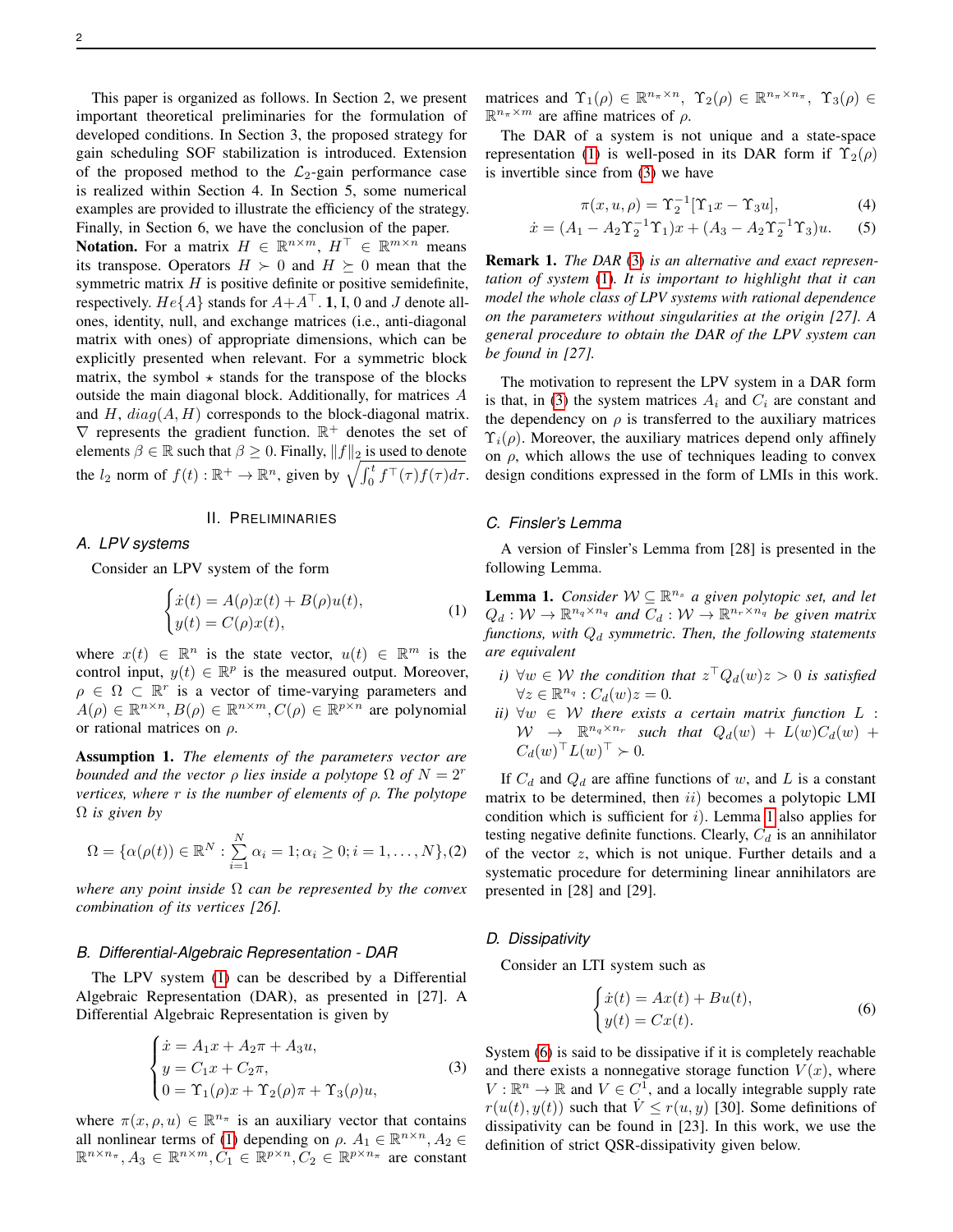<span id="page-2-0"></span>Definition 1. *A system is said to be strictly QSR-dissipative along all possible trajectories of* [\(6\)](#page-1-3) *starting at* x(0)*, for all*  $t > 0$ , if there exists  $T(x) > 0$  such that

<span id="page-2-4"></span>
$$
\dot{V}(x) + T(x) \le y^\top Q y + 2y^\top S u + u^\top R u,\tag{7}
$$

where  $S \in \mathbb{R}^{p \times m}$  is real and  $Q \in \mathbb{R}^{p \times p}$ ,  $R \in \mathbb{R}^{m \times m}$  are real *and symmetric.*

From a practical point of view, a dissipative system stores only a fraction of the energy supplied to it through  $r(u, y)$  and only a fraction of its stored energy  $V(x)$  can be delivered to its surroundings. Definition [1](#page-2-0) can be related with Lyapunov stability. If a system is strictly QSR-dissipative with  $V(x) > 0$ and  $Q \preceq 0$ , then the free system is asymptotically stable [30].

In this work, we consider quadratic Lyapunov functions

<span id="page-2-1"></span>
$$
V(x) = x^{\top} P x, \quad P \succ 0,\tag{8}
$$

where  $P \in \mathbb{R}^{n \times n}$ , and a quadratic  $\rho$ -parameter dependent function  $T(x, \rho)$  that can be defined in a polytopic domain

<span id="page-2-2"></span>
$$
T(x,\rho) = x^{\top} H(\rho)x, \quad H(\rho) = \sum_{i=1}^{N} \alpha_i H_i, \ H_i \succ 0, \quad (9)
$$

where  $H_i \in \mathbb{R}^{n \times n}$ . Also, we consider Q and S  $\rho$ -parameter dependent matrices in a polytopic domain,

<span id="page-2-3"></span>
$$
Q(\rho) = \sum_{i=1}^{N} \alpha_i Q_i, \quad S(\rho) = \sum_{i=1}^{N} \alpha_i S_i.
$$
 (10)

where  $Q_i \in \mathbb{R}^{p \times p}$  and  $S_i \in \mathbb{R}^{p \times m}$ . Thus, considering [\(8\)](#page-2-1)-[\(9\)](#page-2-2)-[\(10\)](#page-2-3), a version of the dissipativity condition [\(7\)](#page-2-4) for the case of LPV systems [\(1\)](#page-1-0) in a DAR form such as [\(3\)](#page-1-1) is given by

<span id="page-2-5"></span>
$$
t_d(x, u, \rho) = \nabla V^\top [A_1 x + A_2 \pi + A_3 u]
$$
  
+
$$
x^\top H(\rho) x - y^\top Q(\rho) y - 2y^\top S(\rho) u - u^\top R u \le 0.
$$
 (11)

The system [\(1\)](#page-1-0) is said to be *robust strictly QSR-dissipative* if [\(11\)](#page-2-5) holds for all  $\rho \in \Omega$ .

## III. GS-SOF STABILIZATION

The strategy proposed in this work consists in connecting Lemma [1](#page-1-2) and dissipativity condition [\(11\)](#page-2-5), assuming parameter dependent matrices on the supply rate and on function  $T$ . In order to apply Lemma [1,](#page-1-2) we consider the following notation

$$
w = \rho(t), \quad W = \Omega, \quad n_s = r,
$$
  

$$
n_r = n_\pi, \quad n_q = n + n_\pi + m.
$$

Next, observe that  $t_d(x, u, \rho)$  from [\(11\)](#page-2-5) can be decomposed in the following manner

$$
t_d(x, u, \rho) = \pi_d^{\top} Y(\rho) \pi_d,
$$
  
\n
$$
\pi_d = \begin{bmatrix} x^{\top} & \pi^{\top} & u^{\top} \end{bmatrix}^{\top}, Y(\rho) = \sum_{i=1}^{N} \alpha_i Y_i,
$$
\n(12)

where  $Y_i$  is a symmetric and linear matrix on all the unkown coefficients of  $(Q_i, S_i, R, P)$ . In addition, consider

$$
C_d(\rho) = \begin{bmatrix} \Upsilon_1(\rho) & \Upsilon_2(\rho) & \Upsilon_3(\rho) \end{bmatrix}
$$
 (13)

as a linear annihilator of  $\pi_d$ . Since matrices  $\Upsilon(\rho)$  are affine on the parameter, these matrices can be represented in a polytopic domain, leading to the following representation of  $C_d(\rho)$ 

<span id="page-2-6"></span>
$$
C_d(\rho) = \sum_{i=1}^N \alpha_i C_{d_i} = \sum_{i=1}^N \alpha_i \left[ \Upsilon_{1_i} \quad \Upsilon_{2_i} \quad \Upsilon_{3_i} \right]. \tag{14}
$$

The following theorem provides a solution for the design of a gain-scheduled SOF that stabilizes LPV systems.

<span id="page-2-12"></span>**Theorem 1.** Let  $\Omega$  be a polytope of  $\rho(t)$  described by [\(2\)](#page-1-4) and  $C_d(\rho)$  *a linear annihilator of*  $\pi_d$  *described by* [\(14\)](#page-2-6)*. Given a scalar*  $\beta$ *, assume there exist symmetric matrices*  $P \succ 0$ ,  $H_i \succ$  $0, R \succ 0, Q_i$ , and matrices  $S_i, L \in \mathbb{R}^{n_q \times n_{\pi}},$  such that

<span id="page-2-7"></span>
$$
Y_i + LC_{d_i} + C_{d_i}^\top L^\top \prec 0,\tag{15}
$$

$$
X_{d_i} + L_s C_{s_i} + C_{s_i}^\top L_s^\top \prec 0 \tag{16}
$$

<span id="page-2-10"></span>*for*  $i = 1, ..., N$ *, where*  $L_s = [\beta I \ -I]^\top$ *,*  $C_{s_i} = [S_i^\top \ R]$ *,* 

$$
X_{d_i} = \begin{bmatrix} Q_i & S_i \\ S_i^\top & R \end{bmatrix},
$$

*and*

<span id="page-2-11"></span>
$$
Y_i = \begin{bmatrix} P A_1 + A_1^\top P - C_1^\top Q_i C_1 + H_i & \star & \star \\ (P A_2 - C_1^\top Q_i C_2)^\top & -C_2^\top Q_i C_2 & \star \\ (P A_3 - C_1^\top S_i)^\top & -S_i^\top C_2 & -R \end{bmatrix}.
$$

*Then system* [\(1\)](#page-1-0) *is robust strictly QSR-dissipative for all*  $\rho(t) \in$ Ω *and the gain-scheduled SOF*

$$
u = K(\rho)y, \ K(\rho) = \sum_{i=1}^{N} \alpha_i K_i, \ K_i = -R^{-1} S_i^{\top}, \tag{17}
$$

*asymptotically stabilizes* [\(1\)](#page-1-0)*, for all*  $\rho \in \Omega$ *, around the origin. Proof.* First, consider the satisfaction of condition [\(15\)](#page-2-7). Since  $\alpha_i \geq 0$  and  $\sum^N$  $\sum_{i=1}^{\infty} \alpha_i = 1$  for  $i = 1, \ldots, N$ , note that, by multiplying all the terms of [\(15\)](#page-2-7) by  $\alpha_i$  and summing them up from  $i = 1$  to  $i = N$ , we obtain

<span id="page-2-8"></span>
$$
\sum_{i=1}^{N} \alpha_i (Y_i + \text{He}\{LC_{d_i}\}) = Y(\rho) + \text{He}\{LC_d(\rho)\} \prec 0. \quad (18)
$$

Since  $C_d(\rho)$  is an annihilator of  $\pi_d$ , from Lemma [1,](#page-1-2) satisfaction of [\(18\)](#page-2-8) implies that  $\pi_d^{\top} Y(\rho) \pi_d = t_d(x, u, \rho) < 0$  is also satisfied for all  $\rho \in \Omega$  and all  $\pi_d \neq 0$ , where  $t_d(x, u, \rho)$  was first defined in [\(11\)](#page-2-5). Thus, system [\(1\)](#page-1-0) is *robust strictly QSRdissipative* for all  $\rho \in \Omega$ . In addition, note that as  $H(\rho) > 0$ , fulfulling

<span id="page-2-9"></span>
$$
y^\top Q(\rho)y + 2y^\top S(\rho)u + u^\top Ru \le 0 \tag{19}
$$

.

is sufficient to guarantee  $\nabla V^{\top}[A_1x + A_2\pi + A_3u] < 0$ , which ensures the asymptotic stability of system [\(1\)](#page-1-0) about the origin. Considering a vector  $\zeta = [y^\top u^\top]^\top$ , condition [\(19\)](#page-2-9) can be rewritten as  $\zeta^\top X_d(\rho)\zeta \leq 0$ , where

$$
X_d(\rho) = \begin{bmatrix} Q(\rho) & S(\rho) \\ S^\top(\rho) & R \end{bmatrix}
$$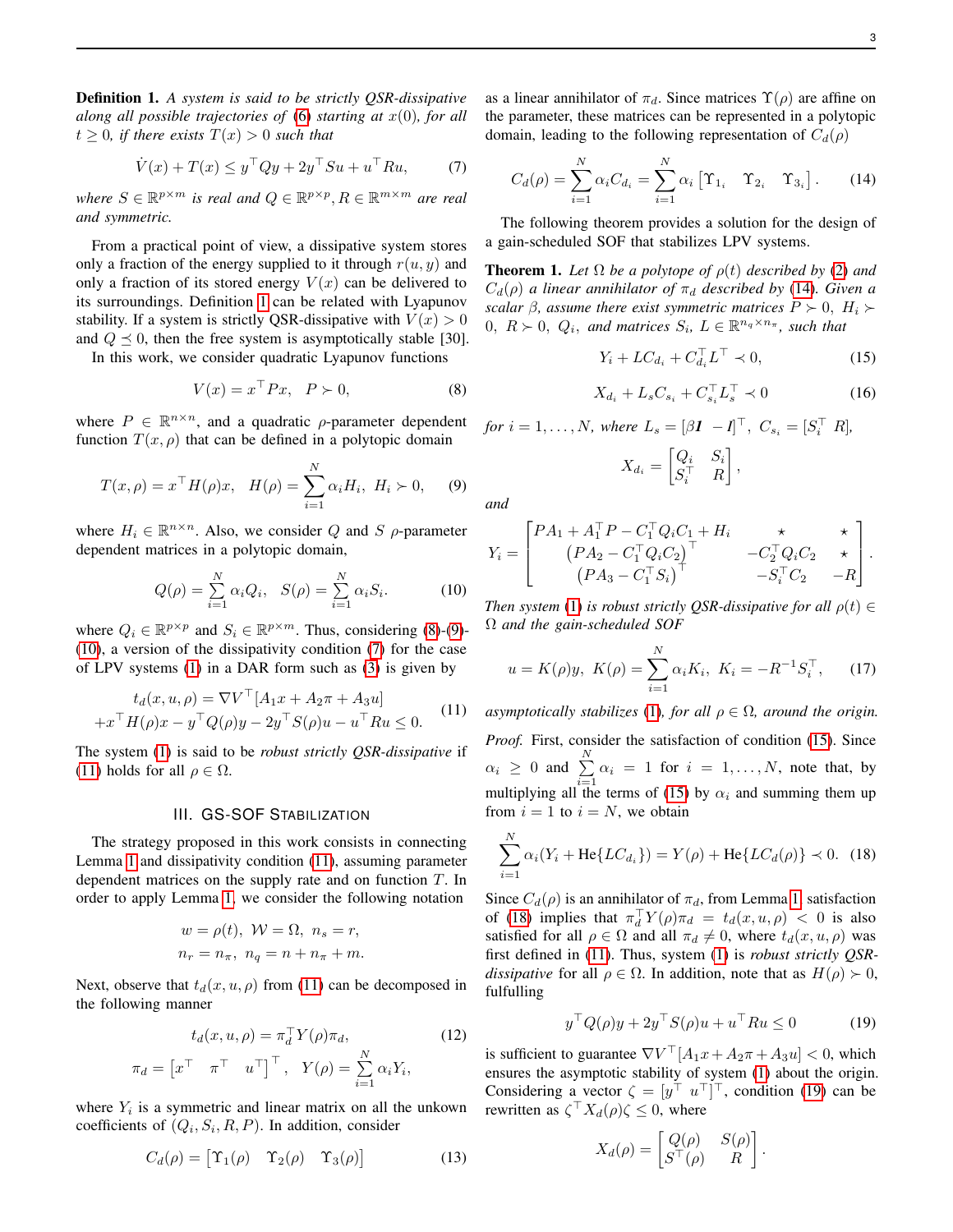$$
u = K(\rho)y = -R^{-1} \sum_{i=1}^{N} \alpha_i S_i^{\top} y = -R^{-1} S^{\top}(\rho) y.
$$
 (20)

By noting that  $C_s(\rho)\zeta = 0$ , with  $C_s(\rho) = [S^{\top}(\rho) R]$ , Lemma [1](#page-1-2) can be applied. If there exists matrix  $L<sub>s</sub>$  such that

$$
X_d(\rho) + \text{He}\{L_s C_s(\rho)\} \prec 0,\tag{21}
$$

<span id="page-3-0"></span>then  $\zeta^\top X_d(\rho)\zeta < 0$  for all  $\rho \in \Omega$  and  $\zeta \neq 0$ , thus condition [\(19\)](#page-2-9) is also satisfied, ensuring  $\nabla V^{\top}[A_1x + A_2\pi + A_3u] < 0$ . Note that by multiplying all the terms of [\(16\)](#page-2-10) by  $\alpha_i$  and summing them up from  $i = 1$  to  $i = N$ , we obtain

$$
\sum_{i=1}^{N} \alpha_i (X_{d_i} + \text{He}\{L_s C_{s_i}\}) = X_d(\rho) + \text{He}\{L_s C_s(\rho)\} \prec 0.
$$
\n(22)

Therefore, satisfaction of [\(16\)](#page-2-10) implies fulfillment of [\(21\)](#page-3-0) and that the system is stabilized by the SOF gain-scheduling given by [\(17\)](#page-2-11), which completes the proof of Theorem [1.](#page-2-12)  $\Box$ 

### IV.  $\mathcal{L}_2$ -GAIN PERFORMANCE

In this section, we present an extension of the proposed GS-SOF design procedure to the case of  $\mathcal{L}_2$ -gain performance when the system is affected by external disturbances. The approach presented here is inspired by the framework proposed in [31] for stabilization of an LTI system with  $\mathcal{L}_2$ -gain performance.

First, consider an LPV system of the form

$$
\begin{cases}\n\dot{x}(t) = A(\rho)x(t) + B(\rho)u(t) + B_w(\rho)w(t), \\
z(t) = A_z(\rho)x(t) + B_z(\rho)u(t) + D_z(\rho)w(t), \\
y(t) = C(\rho)x(t) + D(\rho)w(t),\n\end{cases}
$$
\n(23)

that is the same system [\(1\)](#page-1-0) with an additional external input  $w(t) \in \mathbb{R}^q$  and a controlled output  $z(t) \in \mathbb{R}^l$ . As in [\(1\)](#page-1-0), all system matrices can present rational or polynomial dependence on  $\rho$ . This system in its DAR form is presented below

$$
\begin{cases}\n\dot{x} = A_1 x + A_2 \pi + A_3 u + A_4 w, \\
z = B_1 x + B_2 \pi + B_3 u + B_4 w, \\
y = C_1 x + C_2 \pi + C_3 w, \\
0 = \Upsilon_1(\rho) x + \Upsilon_2(\rho) \pi + \Upsilon_3(\rho) u + \Upsilon_4(\rho) w,\n\end{cases}
$$
\n(24)

where matrices  $B_i$  are also constant matrices. Considering  $u = K(\rho)y$ , the closed loop form of this system is given by

<span id="page-3-1"></span>
$$
\begin{cases}\n\dot{x} = \mathscr{A}_1 x + \mathscr{A}_2 \pi + \mathscr{A}_3 w, \\
z = \mathscr{B}_1 x + \mathscr{B}_2 \pi + \mathscr{B}_3 w, \\
0 = \hat{\Upsilon}_1(\rho) x + \hat{\Upsilon}_2(\rho) \pi + \hat{\Upsilon}_3(\rho) w,\n\end{cases}
$$
\n(25)

where

<span id="page-3-6"></span>
$$
\mathcal{A}_1 = (A_1 + A_3 K(\rho) C_1), \ \mathcal{A}_2 = (A_2 + A_3 K(\rho) C_2), \n\mathcal{A}_3 = (A_4 + A_3 K(\rho) C_3), \ \mathcal{B}_1 = (B_1 + B_3 K(\rho) C_1), \n\mathcal{B}_2 = (B_2 + B_3 K(\rho) C_2), \ \mathcal{B}_3 = (B_4 + B_3 K(\rho) C_3), \ (26) \n\hat{\Upsilon}_1 = (\Upsilon_1 + \Upsilon_3 K(\rho) C_1), \ \hat{\Upsilon}_2 = (\Upsilon_2 + \Upsilon_3 K(\rho) C_2), \n\hat{\Upsilon}_3 = (\Upsilon_4 + \Upsilon_3 K(\rho) C_3).
$$

The gain-scheduled static output feedback control problem with  $\mathcal{L}_2$ -gain performance is equivalent to finding a control law  $u(t) = K(\rho(t))y(t)$  such that the closed loop [\(25\)](#page-3-1) is asymptotically stable in the absence of disturbance  $w$  and the  $\mathcal{L}_2$  norm of z is bounded such that

<span id="page-3-2"></span>
$$
||z||_2 \le \gamma ||w||_2 + \theta,\tag{27}
$$

with positive scalars  $\gamma$  and  $\theta$ , where  $\theta$  is a bias term. When [\(27\)](#page-3-2) is ensured, one can say that the system [\(25\)](#page-3-1) is input to output stable with  $\mathcal{L}_2$ -gain bounded by  $\gamma$ . In order to guarantee asymptotic stability at the same time satisfying relation [\(27\)](#page-3-2), we have the following sufficient condition [29]

<span id="page-3-3"></span>
$$
\dot{V} + \gamma^{-1} z^{\top} z - \gamma w^{\top} w < 0,\tag{28}
$$

with function  $V$  defined in  $(8)$ . Note that by integrating both sides of  $(28)$ , taking squares roots, and using the fact that  $\overline{a+b} \le a+b$ , for  $a, b \in \mathbb{R}^+$ , one arrives at  $||z||_2 \le \gamma ||w||_2 +$  $\sqrt{\gamma V(x(0))}$ , i.e., [\(27\)](#page-3-2) with bias term  $\theta = \sqrt{\gamma V(x(0))}$ .

**Theorem 2.** *If there exists a scalar*  $\gamma > 0$ , such *that conditions* [\(15\)](#page-2-7) *and* [\(16\)](#page-2-10) *of Theorem [1](#page-2-12) hold replacing matrices*  $(P, A_1, A_2, A_3, C_1, C_2, \Upsilon_1, \Upsilon_2, \Upsilon_3, L, H_i)$  *by*  $(\overline{P}, \overline{A}_1, \overline{A}_2, \overline{A}_3, \overline{C}_1, \overline{C}_2, \overline{\Upsilon}_1, \overline{\Upsilon}_2, \overline{\Upsilon}_3, \overline{L}, \overline{H}_i)$ *, respectively, where* 

<span id="page-3-7"></span>
$$
\overline{P} = \begin{bmatrix} P & 0 & 0 \\ 0 & I_q & 0 \\ 0 & 0 & I_l \end{bmatrix}, \overline{A}_1 = \begin{bmatrix} A_1 & A_4 & 0_{n \times l} \\ 0_{l \times n} & -\frac{\gamma}{2} I_{l \times q} & 0_{l \times l} \\ B_1 & B_4 & -\frac{\gamma}{2} I_l \end{bmatrix},
$$

$$
\overline{A}_2 = \begin{bmatrix} A_2 \\ 0_{q \times n_{\pi}} \\ B_2 \end{bmatrix}, \overline{A}_3 = \begin{bmatrix} A_3 \\ 0_{q \times m} \\ B_3 \end{bmatrix}, \overline{Y}_1^{\top} = \begin{bmatrix} \Upsilon_1 \\ \Upsilon_4 \\ 0_{n_{\pi} \times l} \end{bmatrix}
$$

$$
\overline{C}_2 = C_2, \overline{C}_1 = \begin{bmatrix} C_1 & C_3 & 0_{r \times l} \end{bmatrix}, \overline{Y}_2 = \Upsilon_2,
$$

$$
\overline{Y}_3 = \Upsilon_3, \overline{H}_i \in \mathbb{R}^{n_l \times n_l}, \overline{L} \in \mathbb{R}^{(n_l + n_{\pi} + m) \times n_{\pi}},
$$

<span id="page-3-4"></span>*with*  $n_l = n + q + l$ *, then system* [\(23\)](#page-3-4) *is robust strictly QSRdissipative for all*  $\rho(t) \in \Omega$ *, and the gain-scheduled SOF* 

<span id="page-3-9"></span>
$$
u = K(\rho)y, \ K(\rho) = \sum_{i=1}^{N} \alpha_i K_i, \ K_i = R^{-1} S_i^{\top}, \tag{30}
$$

*asymptotically stabilizes system* [\(23\)](#page-3-4) *for all*  $\rho(t) \in \Omega$  *with*  $\mathcal{L}_2$ -gain bounded by  $\gamma$ .

*Proof.* First, consider system [\(1\)](#page-1-0) in its DAR form [\(3\)](#page-1-1). Considering  $u = K(\rho)y$ , we have the Lyapunov condition  $V(x) < 0$ that guarantees asymptotic stability for the closed-loop system [\(3\)](#page-1-1), which is equivalently expressed as

<span id="page-3-5"></span>
$$
\begin{bmatrix} x \\ \pi \end{bmatrix}^{\top} \begin{bmatrix} He\{PA_1 + PA_3K(\rho)C_1\} & \star \\ A_2^{\top}P + C_2^{\top}K^{\top}(\rho)A_3^{\top}P & 0 \end{bmatrix} \begin{bmatrix} x \\ \pi \end{bmatrix} < 0. \quad (31)
$$

Since  $u = K(\rho)y$  and also because of [\(3\)](#page-1-1), matrix  $[\Upsilon_1 +$  $\Upsilon_3 K(\rho) C_1 \quad \Upsilon_2 + \Upsilon_3 K(\rho) C_2$  is an annihilator of  $[x^\top \ \pi^\top]^\top$ . Thus Lemma [1](#page-1-2) can be applied. If there exists matrix  $L_a$  such that

<span id="page-3-8"></span>
$$
He \left\{ \begin{bmatrix} P A_1 & P A_2 \\ 0 & 0 \end{bmatrix} \right\} + He \left\{ \begin{bmatrix} P A_3 K C_1 & P A_3 K C_2 \\ 0 & 0 \end{bmatrix} \right\} + He \left\{ L_a \begin{bmatrix} \Upsilon_1 & \Upsilon_2 \end{bmatrix} \right\} + He \left\{ L_a \Upsilon_3 K \begin{bmatrix} C_1 & C_2 \end{bmatrix} \right\} \prec 0,
$$
(32)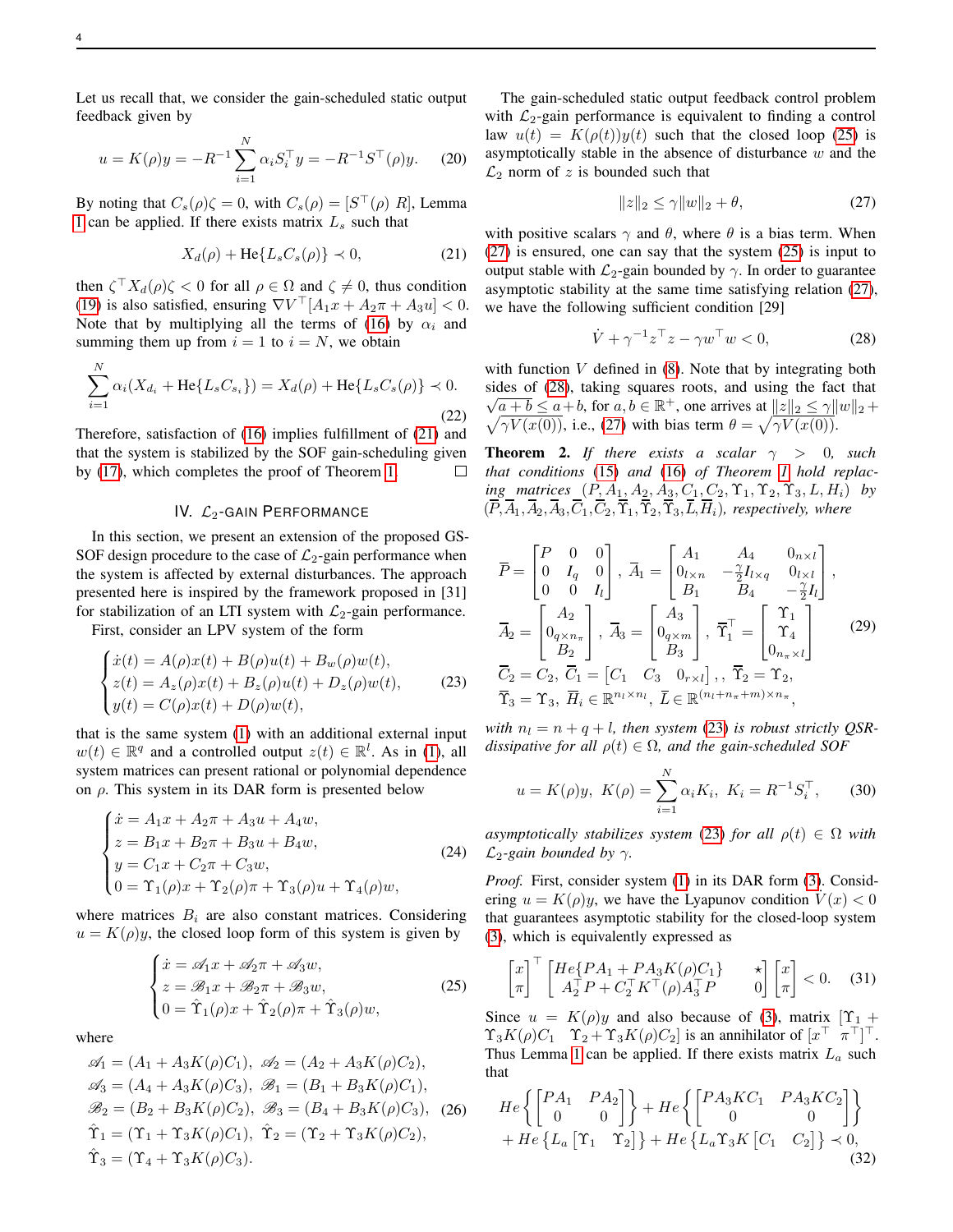then [\(31\)](#page-3-5) is satisfied for all  $\rho(t) \in \Omega$  and  $[x^{\top} \ \pi^{\top}]^{\top} \neq 0$ .

On the other hand, asymptotic stability of system [\(25\)](#page-3-1) with  $\mathcal{L}_2$ -gain performance is guaranteed fulfilling [\(28\)](#page-3-3), which is equivalent to  $\pi_w^{\top} Y_w \pi_w < 0$ , where  $\pi_w = [x^{\top} \ w^{\top} \ \pi^{\top}]^{\top}$  and  $Y_w$  is given by

$$
\left[ \begin{array}{ccc} H e \{ P \mathscr{A}_1 \} + \gamma^{-1} \mathscr{B}_1^\top \mathscr{B}_1 & \star & \star \\ \mathscr{A}_3^\top P + \gamma^{-1} \mathscr{B}_3^\top \mathscr{B}_3 & \gamma^{-1} \mathscr{B}_3^\top \mathscr{B}_3 - \gamma I & \star \\ \mathscr{A}_2^\top P + \gamma^{-1} \mathscr{B}_2^\top \mathscr{B}_2 & \gamma^{-1} \mathscr{B}_2^\top \mathscr{B}_3 & \gamma^{-1} \mathscr{B}_2^\top \mathscr{B}_2 \end{array} \right].
$$

By noting from [\(25\)](#page-3-1) that  $\hat{\Upsilon}_w = [\hat{\Upsilon}_1 \; \hat{\Upsilon}_3 \; \hat{\Upsilon}_2]$  is an annihilator of  $\pi_w$ , Lemma [1](#page-1-2) can also be applied. If there exists a matrix  $L_w = [L_1^\top \ L_3^\top \ L_2^\top]^\top$  such that

<span id="page-4-0"></span>
$$
Y_w + L_w \hat{\Upsilon}_w + \hat{\Upsilon}_w^{\top} L_w^{\top} \prec 0, \tag{33}
$$

then  $\pi_w^{\top} Y_w \pi_w < 0$  is satisfied for all  $\rho(t) \in \Omega$  and  $\pi_w \neq$ 0. Next, applying Schur complement in [\(33\)](#page-4-0) followed by a congruence transformation with  $diag(I_2, J_2)$ , we obtain

<span id="page-4-1"></span>
$$
\begin{bmatrix}\nHe\{P\mathscr{A}_1\} & * & * & * \\
\mathscr{A}_3^\top P & -\gamma I & * & * \\
\mathscr{B}_1 & \mathscr{B}_3 & -\gamma I & * \\
\mathscr{A}_2^\top P & 0 & \mathscr{B}_2^\top\n\end{bmatrix} + He\{L_b\overline{\Upsilon}_w\} \prec 0, \quad (34)
$$

where  $L_b = [L_1^\top L_3^\top 0 L_2^\top]^\top$  and  $\overline{\Upsilon}_w = [\hat{\Upsilon}_1 \quad \hat{\Upsilon}_3 \quad 0 \quad \hat{\Upsilon}_2].$ By taking into account the definitions of matrices  $\mathscr{A}_1, \mathscr{A}_2, \mathscr{A}_3, \mathscr{B}_1, \mathscr{B}_2, \mathscr{B}_3, \hat{\Upsilon}_1, \hat{\Upsilon}_2, \hat{\Upsilon}_3$  in [\(26\)](#page-3-6), the following equivalent expression for [\(34\)](#page-4-1) is obtained in terms of the matrices  $\overline{P}, \overline{A}_1, \overline{A}_2, \overline{A}_3, \overline{C}_1, \overline{C}_2, \overline{\Upsilon}_1, \overline{\Upsilon}_2, \overline{\Upsilon}_3$  $\overline{P}, \overline{A}_1, \overline{A}_2, \overline{A}_3, \overline{C}_1, \overline{C}_2, \overline{\Upsilon}_1, \overline{\Upsilon}_2, \overline{\Upsilon}_3$  $\overline{P}, \overline{A}_1, \overline{A}_2, \overline{A}_3, \overline{C}_1, \overline{C}_2, \overline{\Upsilon}_1, \overline{\Upsilon}_2, \overline{\Upsilon}_3$  given in [\(29\)](#page-3-7)<sup>1</sup>

<span id="page-4-3"></span>
$$
He\left\{ \begin{bmatrix} \overline{P} \,\overline{A}_1 & \overline{P} \,\overline{A}_2 \\ 0 & 0 \end{bmatrix} \right\} + He\left\{ \begin{bmatrix} \overline{P} \,\overline{A}_3 K \overline{C}_1 & \overline{P} \,\overline{A}_3 K \overline{C}_2 \\ 0 & 0 \end{bmatrix} \right\} + He\left\{ L_b \begin{bmatrix} \overline{\Upsilon}_1 & \overline{\Upsilon}_2 \end{bmatrix} \right\} + He\left\{ L_b \begin{bmatrix} \overline{\Upsilon}_3 K & \overline{C}_1 & \overline{C}_2 \end{bmatrix} \right\} \prec 0.
$$
\n(35)

Note that condition [\(35\)](#page-4-3) has the same form of condition [\(32\)](#page-3-8). Thus, by applying Theorem [1](#page-2-12) with the bar matrices, one ensures satisfaction of  $\pi_w^{\top} Y_w \pi_w < 0$ ,  $\forall \pi_w \in \mathbb{R}^{n+q+n_{\pi}} : \hat{\Upsilon}_w \pi_w = 0$ , and for all  $\rho(t) \in \Omega$  with the designed SOF gain-scheduled control [\(30\)](#page-3-9), which in turn guarantees [\(28\)](#page-3-3) along the trajectories of the closed-loop perturbed system [\(25\)](#page-3-1) with  $\mathcal{L}_2$ -gain bounded by  $\gamma$ .  $\Box$ 

### *A. Optimization Problem*

To design the GS-SOF that stabilizes system [\(23\)](#page-3-4) while minimizing the  $\mathcal{L}_2$ -gain, the following optimization problem applies.

minimize 
$$
\gamma
$$
  
subject to  $\gamma > 0$ ,  $P > 0$ ,  
and  $\overline{H}_i > 0$ , (15), (16) for  $i = 1,..., N$ , (36)

<span id="page-4-5"></span>where conditions [\(15\)](#page-2-7) and [\(16\)](#page-2-10) are applied as in Theorem 2.

# V. NUMERICAL EXAMPLES

This section presents numerical examples to illustrate the effectiveness of the proposed design method. For the implementation of the design conditions in the theorems, we use conventional SDP tools provided by [32] and [33].

<span id="page-4-2"></span>



<span id="page-4-6"></span>Fig. 1. Example 1: States trajectories of the closed-loop system.

#### *A. Example 1*

Consider the open-loop unstable system from [15] with an additional external input  $w$  and an adapted output  $y$ .

<span id="page-4-4"></span>
$$
\begin{cases}\n\dot{x} = \begin{bmatrix} \frac{\rho^2 + \rho}{\rho + 2} & \frac{3\rho + 4}{\rho + 2} \\ 1 & -1 \end{bmatrix} x + \begin{bmatrix} 2 \\ 1 \end{bmatrix} u + \begin{bmatrix} 1 \\ 0 \end{bmatrix} w, \\
z = \begin{bmatrix} 1 & 0 \\ 1 & 0 \end{bmatrix} x + u, \\
y = \begin{bmatrix} 1 & 0 \\ 1 & 0 \end{bmatrix} x + w,\n\end{cases} (37)
$$

where  $\rho(t) \in [-1.5 \quad 1.5]$ . A DAR of system [\(37\)](#page-4-4) is given by

<span id="page-4-7"></span>
$$
\pi = \begin{bmatrix} x_1 & \rho x_1 & \rho^2 x_1 & x_2 & \rho x_2 & \rho^2 x_2 \\ \rho + 2 & \rho + 2 & \rho + 2 & \rho + 2 & \rho + 2 & \rho + 2 \end{bmatrix}^{\top},
$$
  
\n
$$
A_1 = \begin{bmatrix} 0 & 0 \\ 1 & -1 \end{bmatrix}, A_2 = \begin{bmatrix} 0 & 1 & 1 & 4 & 3 & 0 \\ 0 & 0 & 0 & 0 & 0 & 0 \end{bmatrix}, A_3 = \begin{bmatrix} 2 \\ 1 \end{bmatrix}
$$
  
\n
$$
\begin{bmatrix} \Upsilon_3^{\top} \\ \Upsilon_4^{\top} \end{bmatrix} = \begin{bmatrix} 0 & 0 & 0 & 0 & 0 & 0 \\ 0 & 0 & 0 & 0 & 0 & 0 \end{bmatrix}, \begin{bmatrix} B_2 & B_3 \\ B_4 & C_3 \end{bmatrix} = \begin{bmatrix} 0 & 1 \\ 0 & 1 \end{bmatrix},
$$
  
\n
$$
A_4^{\top} = B_1 = C_1 = \begin{bmatrix} 1 & 0 \end{bmatrix}, \Upsilon_2 = \text{diag}(\Upsilon_d, \Upsilon_d),
$$
  
\n
$$
\begin{bmatrix} C_2 \\ \Upsilon_1^{\top} \end{bmatrix} = \begin{bmatrix} 0 & 0 & 0 & 0 & 0 & 0 \\ 1 & 0 & 0 & 0 & 0 & 0 \\ 0 & 0 & 1 & 0 & 0 & 0 \end{bmatrix}, \Upsilon_d = \begin{bmatrix} -(\rho + 2) & 0 & 0 \\ -\rho & 1 & 0 \\ 0 & -\rho & 1 \end{bmatrix}.
$$

By applying the optimization problem [\(36\)](#page-4-5), with  $\beta = -1.3$ , we obtain the gain-scheduled SOF [\(30\)](#page-3-9), with matrices  $K_1 =$  $-1.2669$  and  $K_2 = -1.3145$  that guarantees closed-loop stability with  $\mathcal{L}_2$ -gain bounded by  $\gamma = 1.3493$ . For simulations, we consider  $\rho(t) = 1.5\sin(1.6t)$ , which can be rewritten as the convex combination of its vertices, such as  $\rho =$  $-1.5\alpha_1 + 1.5\alpha_2$ , with  $\alpha_1 + \alpha_2 = 1$ , leading to  $\alpha_2 = 1 - \alpha_1$ ,  $\alpha_1 = 0.5 - 0.5 \sin(1.6t)$ . Figure [1](#page-4-6) presents simulation results of the closed-loop system for initial conditions  $x(0) = \begin{bmatrix} 1 \\ -1 \end{bmatrix}^\top$ .

# *B. Example 2*

Consider an LPV system as follows,

$$
\begin{cases}\n\dot{x} = \begin{bmatrix} 1+\rho & 2-3\rho \\ 0 & -4-\rho \end{bmatrix} x + \begin{bmatrix} 1 \\ \rho \end{bmatrix} u + \begin{bmatrix} 2-\rho \\ 1 \end{bmatrix} w, \\
z = \begin{bmatrix} 1 & 2-\rho \\ 1+\rho & \rho \end{bmatrix} x + (1+\rho)u, \n\end{cases} (38)
$$